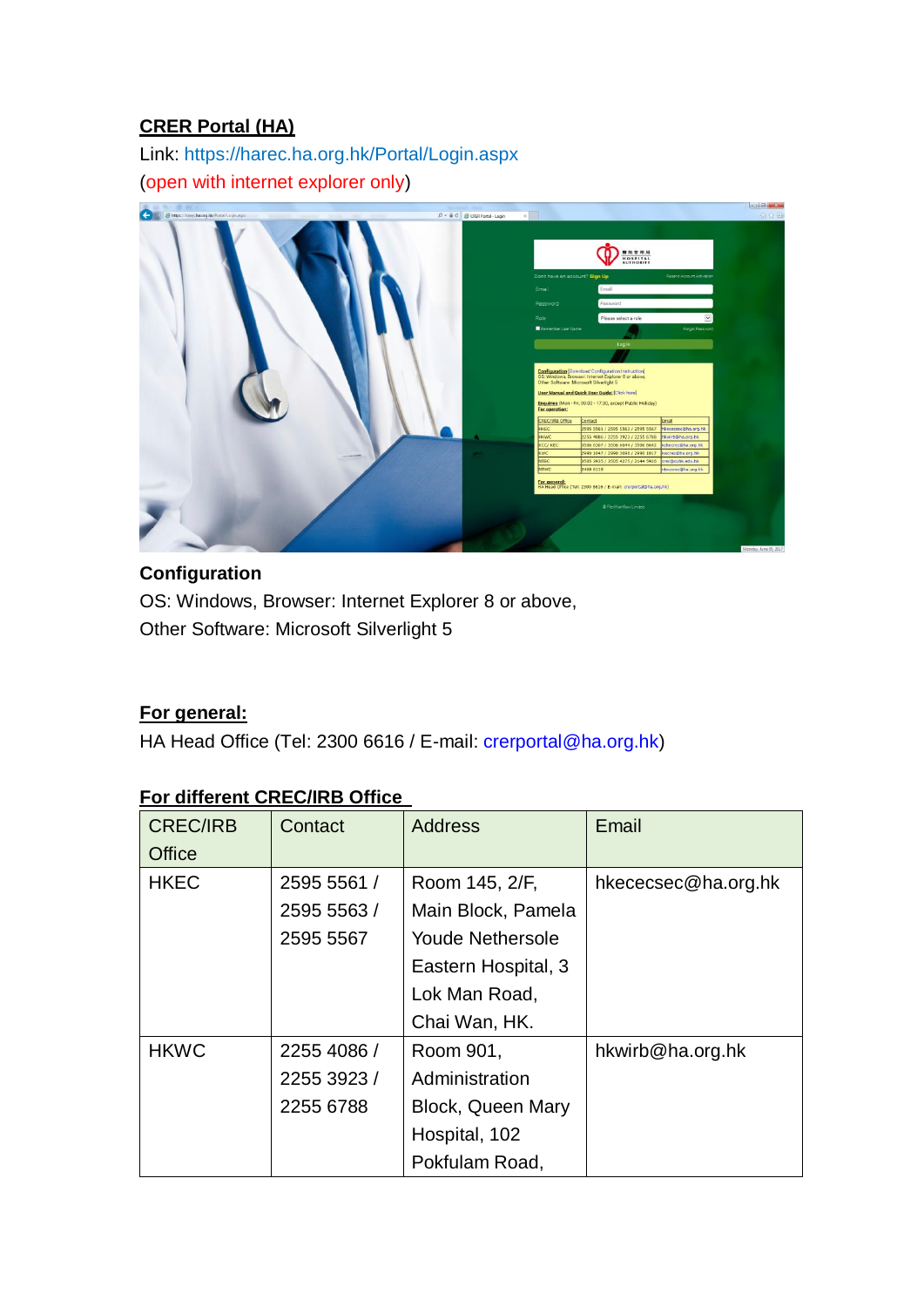|                |             | HK.                      |                    |
|----------------|-------------|--------------------------|--------------------|
| <b>KCC/KEC</b> | 3506 6307 / | Room 808, Block S,       | kckecrec@ha.org.hk |
|                | 3506 6644 / | Queen Elizabeth          |                    |
|                | 3506 8642   | Hospital                 |                    |
| <b>KWC</b>     | 2990 1047 / | Room 533, 5/F,           | kwcrec@ha.org.hk   |
|                | 2990 3698 / | <b>Block J, Princess</b> |                    |
|                | 2990 1017   | Margaret Hospital        |                    |
| <b>NTEC</b>    | 3505 3935 / | <b>Joint CUHK-NTEC</b>   | crec@cuhk.edu.hk   |
|                | 3505 4275 / | CREC office, 8/F,        |                    |
|                | 2144 5926   | Lui Che Woo              |                    |
|                |             | <b>Clinical Sciences</b> |                    |
|                |             | Building, Prince of      |                    |
|                |             | Wales Hospital,          |                    |
|                |             | Shatin, HK               |                    |
| <b>NTWC</b>    | 2468 6118   | Rm1109, 11/F,            | ntwccrec@ha.org.hk |
|                |             | Block A, Nursing         |                    |
|                |             | Quarters, Tuen Mun       |                    |
|                |             | Hospital                 |                    |

# **Schedule of meeting 2017**

(For reference only, please contact individual CREC office to confirm)

| Joint CUHK-NTEC CREC 2017 |                                     |  |
|---------------------------|-------------------------------------|--|
| <b>CREC</b> meeting       | Deadline for application submission |  |
| 10 Jan 2017               | 15 Dec 2016                         |  |
| 7 Feb 2017                | 16 Jan 2017                         |  |
| 7 Mar 2017                | 15 Feb 2017                         |  |
| 11 Apr 2017               | 15 Mar 2017                         |  |
| 9 May 2017                | 18 Apr 2017                         |  |
| 6 Jun 2017                | 15 May 2017                         |  |
| 4 Jul 2017                | 15 Jun 2017                         |  |
| 1 Aug 2017                | 14 Jul 2017                         |  |
| 5 Sep 2017                | 15 Aug 2017                         |  |
| 3 Oct 2017                | 15 Sep 2017                         |  |
| 7 Nov 2017                | 16 Oct 2017                         |  |
| 5 Dec 2017                | 15 Nov 2017                         |  |

| NTWC 2017    |                                     |
|--------------|-------------------------------------|
| CREC meeting | Deadline for application submission |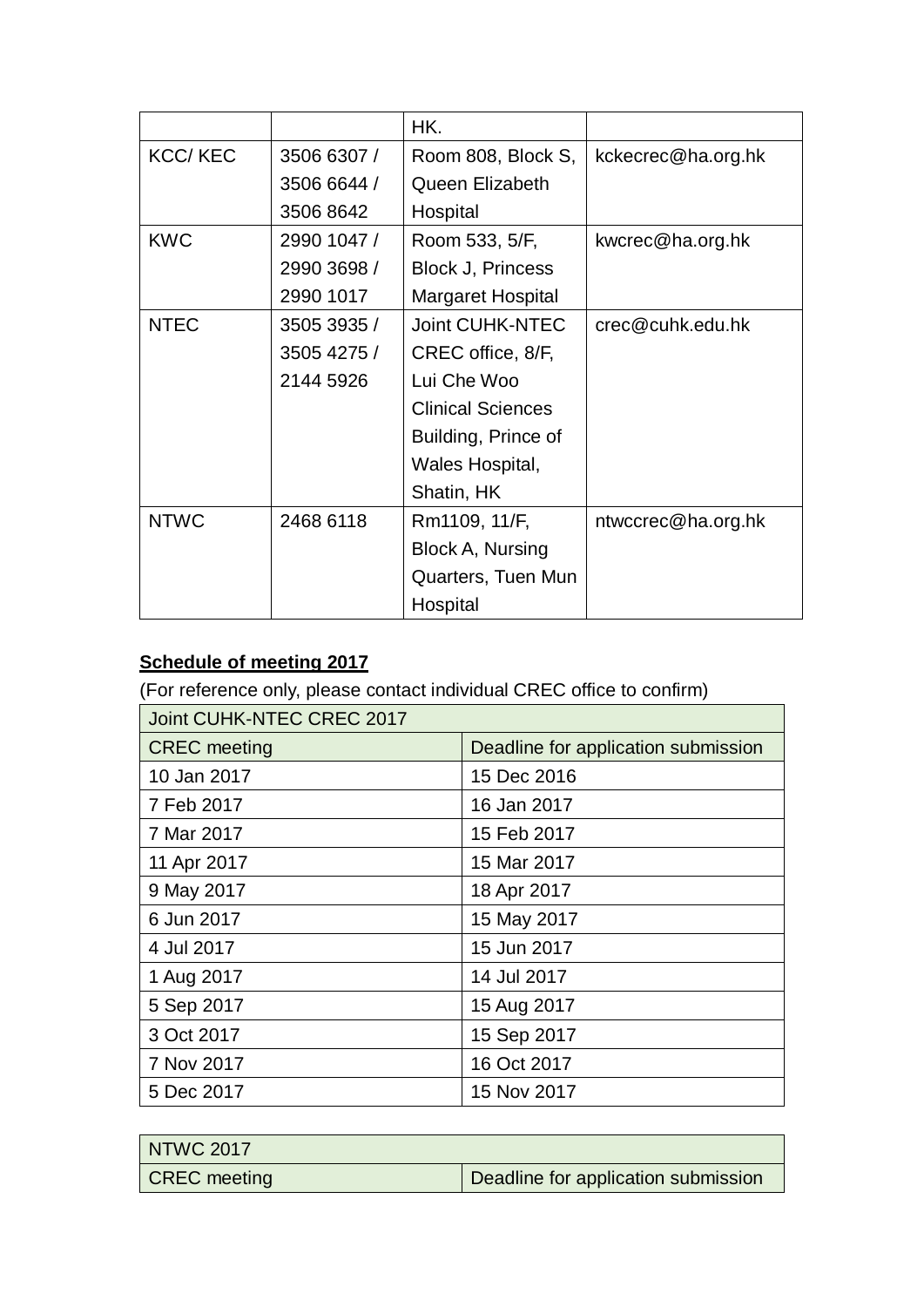| 24 Feb 2017 | 3 Feb 2017  |
|-------------|-------------|
| 28 Apr 2017 | 7 Apr 2017  |
| 30 Jun 2017 | 9 Jun 2017  |
| 25 Aug 2017 | 4 Aug 2017  |
| 27 Oct 2017 | 6 Oct 2017  |
| 15 Dec 2017 | 24 Nov 2017 |

| HKU/HA HKW Institutional Review Board (HKU/HA HKW IRB) 2017 |                                     |  |
|-------------------------------------------------------------|-------------------------------------|--|
| <b>CREC</b> meeting                                         | Deadline for application submission |  |
| 4 Jul 2017                                                  | Now open                            |  |
| 19 Jul 2017                                                 | To be confirmed                     |  |
| 8 Aug 2017                                                  | To be confirmed                     |  |
| 16 Aug 2017                                                 | To be confirmed                     |  |
| 5 Sep 2017                                                  | To be confirmed                     |  |
| 20 Sep 2017                                                 | To be confirmed                     |  |
| 10 Oct 2017                                                 | To be confirmed                     |  |
| 25 Oct 2017                                                 | To be confirmed                     |  |
| 7 Nov 2017                                                  | To be confirmed                     |  |
| 22 Nov 2017                                                 | To be confirmed                     |  |
| 5 Dec 2017                                                  | To be confirmed                     |  |
| 20 Dec 2017                                                 | To be confirmed                     |  |

| <b>HKEC 2017</b>    |                                     |
|---------------------|-------------------------------------|
| <b>CREC</b> meeting | Deadline for application submission |
| 16 Jan 2017         | 2 Dec 2016                          |
| 20 Mar 2017         | 3 Feb 2017                          |
| 22 May 2017         | 7 Apr 2017                          |
| 17 Jul 2017         | 2 Jun 2017                          |
| 18 Sep 2017         | 4 Aug 2017                          |
| 20 Nov 2017         | 6 Oct 2017                          |

| KCC/KEC 2017        |                                     |
|---------------------|-------------------------------------|
| <b>CREC</b> meeting | Deadline for application submission |
| 24 Jan 2017         | 13 Dec 2016                         |
| 22 Feb 2017         | 11 Jan 2017                         |
| 21 Mar 2017         | 7 Feb 2017                          |
| 19 Apr 2017         | 8 Mar 2017                          |